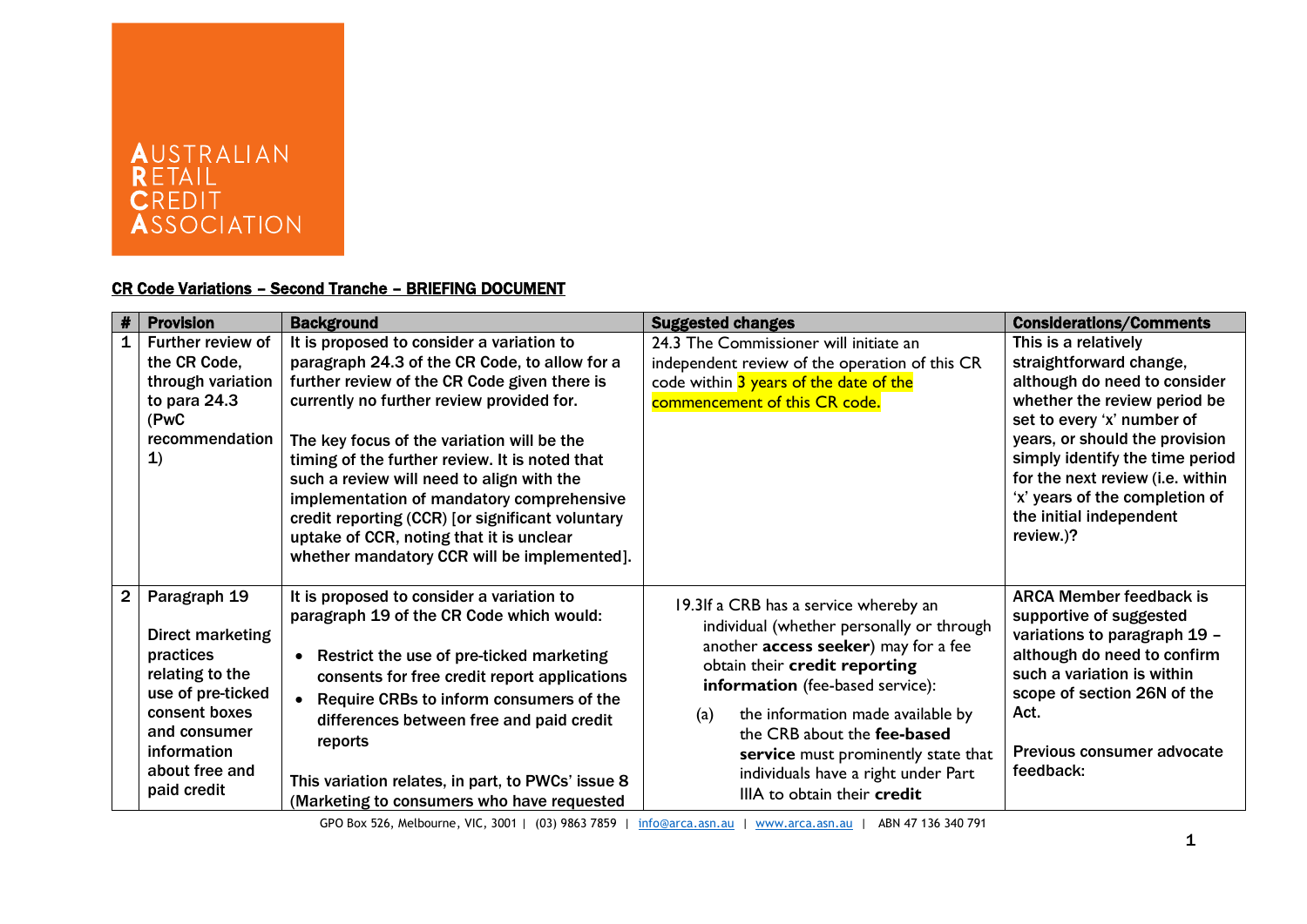| reports (arising<br>in part from PwC<br>issue 8) | a free credit report). We note that PWC did not<br>recommend a change to the CR Code, on the<br>basis that any such change was outside the<br>scope of the CR Code (and ought to be dealt<br>with under the Australian Privacy Principles or<br>the Australian Consumer Law).<br>However, we understand from our discussions<br>with the Financial Rights Legal Centre (FRLC),<br>that PWCs' position is not accepted by<br>consumer advocates. Moreover, ARCA's<br>Members have indicated a willingness to<br>consider a variation on the basis outlined<br>above. For that reason, this variation ought to<br>be included within the scope of the second<br>tranche. It is noted that, as part of the<br>consultation, ARCA will examine the question<br>as to whether such a variation is within the<br>scope of section 26N of the Privacy Act. | (b)<br>(c) | reporting information free of<br>charge in the following<br>circumstances:<br>(i)<br>if the access request relates<br>to a CP's decision to refuse<br>the individual's consumer<br>credit application;<br>if the access request relates<br>(ii)<br>to a decision by a CRB or<br>CP to correct credit<br>reporting information or<br>credit eligibility<br>information about the<br>individual; and<br>once every 12 months (this<br>(iii)<br>is in addition to any access<br>given in accordance with<br>paragraphs $19.3(i)$ or (ii)).<br>the CRB must take reasonable steps<br>to ensure that its service, whereby<br>individuals may obtain their credit<br>reporting information free of<br>charge, is as available and easy to<br>identify and access as its fee-based<br>service.<br>the information made available by<br>the CRB about the fee-based<br>service must also identify the<br>difference between the information<br>or service available to the individual<br>as part of its fee-based service | • Code variation should<br>provide in paragraph 19.4<br>a CRB is unable to 'pre-<br>tick' the marketing<br>consent box.<br>• However, PWC report<br>doesn't solve the problem<br>of aggressive marketing.<br><b>FRLC would like OAIC</b><br>guidance - that it is<br>inappropriate to direct<br>market to someone who<br>goes to get a free credit<br>report.<br>• FRLC also to consider<br>further re paragraph 19.3<br>- whether there is a need<br>for a CRB to identify what<br>the difference is between<br>its free and paid services. |
|--------------------------------------------------|-----------------------------------------------------------------------------------------------------------------------------------------------------------------------------------------------------------------------------------------------------------------------------------------------------------------------------------------------------------------------------------------------------------------------------------------------------------------------------------------------------------------------------------------------------------------------------------------------------------------------------------------------------------------------------------------------------------------------------------------------------------------------------------------------------------------------------------------------------|------------|-------------------------------------------------------------------------------------------------------------------------------------------------------------------------------------------------------------------------------------------------------------------------------------------------------------------------------------------------------------------------------------------------------------------------------------------------------------------------------------------------------------------------------------------------------------------------------------------------------------------------------------------------------------------------------------------------------------------------------------------------------------------------------------------------------------------------------------------------------------------------------------------------------------------------------------------------------------------------------------------------------------------|----------------------------------------------------------------------------------------------------------------------------------------------------------------------------------------------------------------------------------------------------------------------------------------------------------------------------------------------------------------------------------------------------------------------------------------------------------------------------------------------------------------------------------------------|
|                                                  |                                                                                                                                                                                                                                                                                                                                                                                                                                                                                                                                                                                                                                                                                                                                                                                                                                                     |            | compared to that information or                                                                                                                                                                                                                                                                                                                                                                                                                                                                                                                                                                                                                                                                                                                                                                                                                                                                                                                                                                                   |                                                                                                                                                                                                                                                                                                                                                                                                                                                                                                                                              |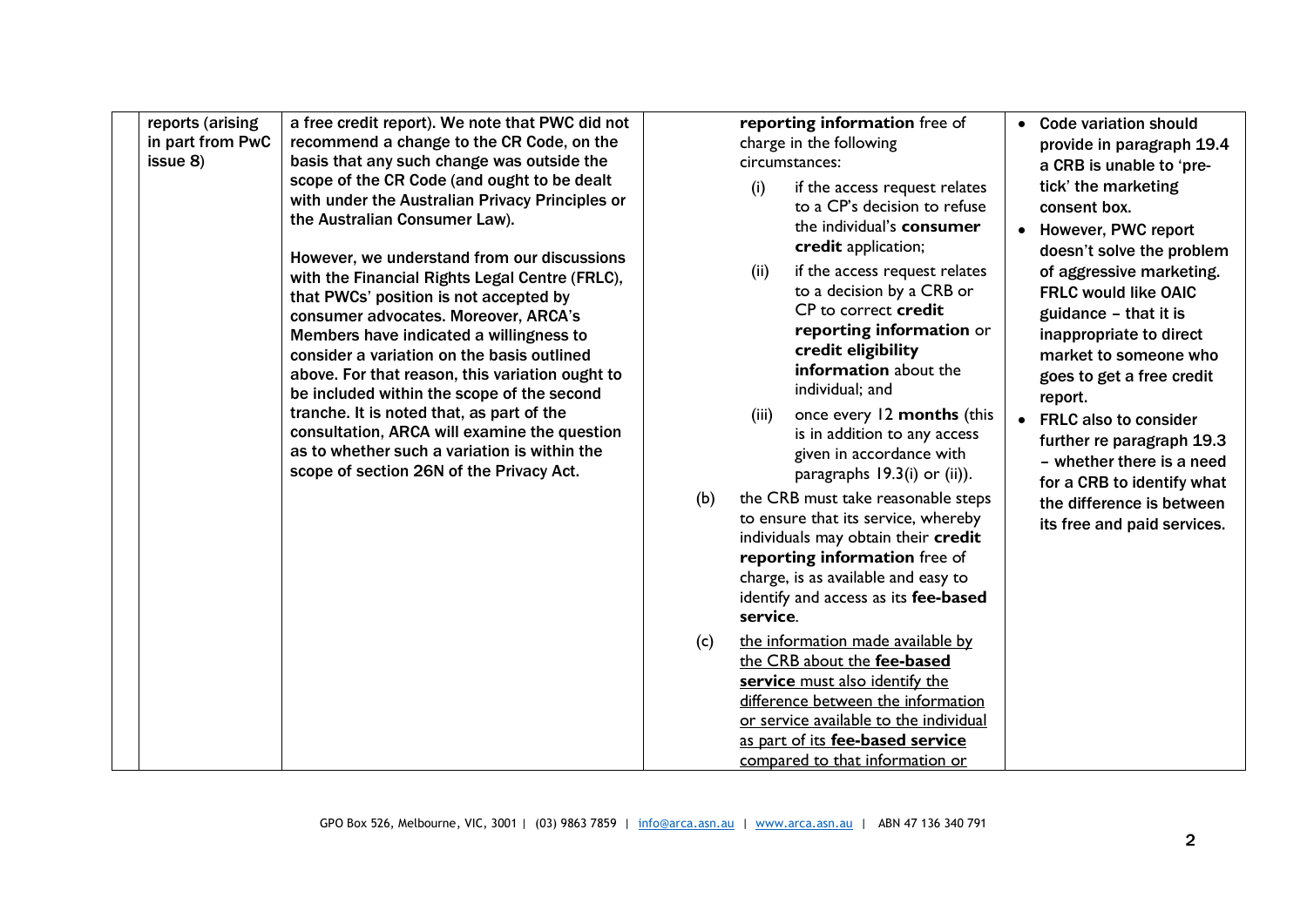| service available to the individual<br>free of charge.<br>19.4 Where credit reporting information<br>is provided to an access seeker free of<br>charge by a CRB as required by Part IIIA, the<br>Regulations or this CR code:                                                         |
|---------------------------------------------------------------------------------------------------------------------------------------------------------------------------------------------------------------------------------------------------------------------------------------|
| the CRB must provide the access<br>(d)<br>seeker with access to:                                                                                                                                                                                                                      |
| all credit information in<br>(i)<br>relation to the individual<br>currently held in the<br>databases that the CRB<br>utilises for the purposes of<br>making disclosures<br>permitted under Part IIIA;<br>and                                                                          |
| all current CRB derived<br>(ii)<br>information about the<br>individual that is available;                                                                                                                                                                                             |
| the CRB must present the<br>(e)<br>information clearly and accessibly<br>and provide reasonable explanation<br>and summaries of the information to<br>assist the <b>access seeker</b> to<br>understand the impact of the<br>information on the individual's<br>credit worthiness; and |
| (f)<br>the CRB may only provide the<br>individual with a direct marketing<br>communication where the individual<br>has provided his or her consent to<br>receipt of this communication by<br>opting in to providing this consent.                                                     |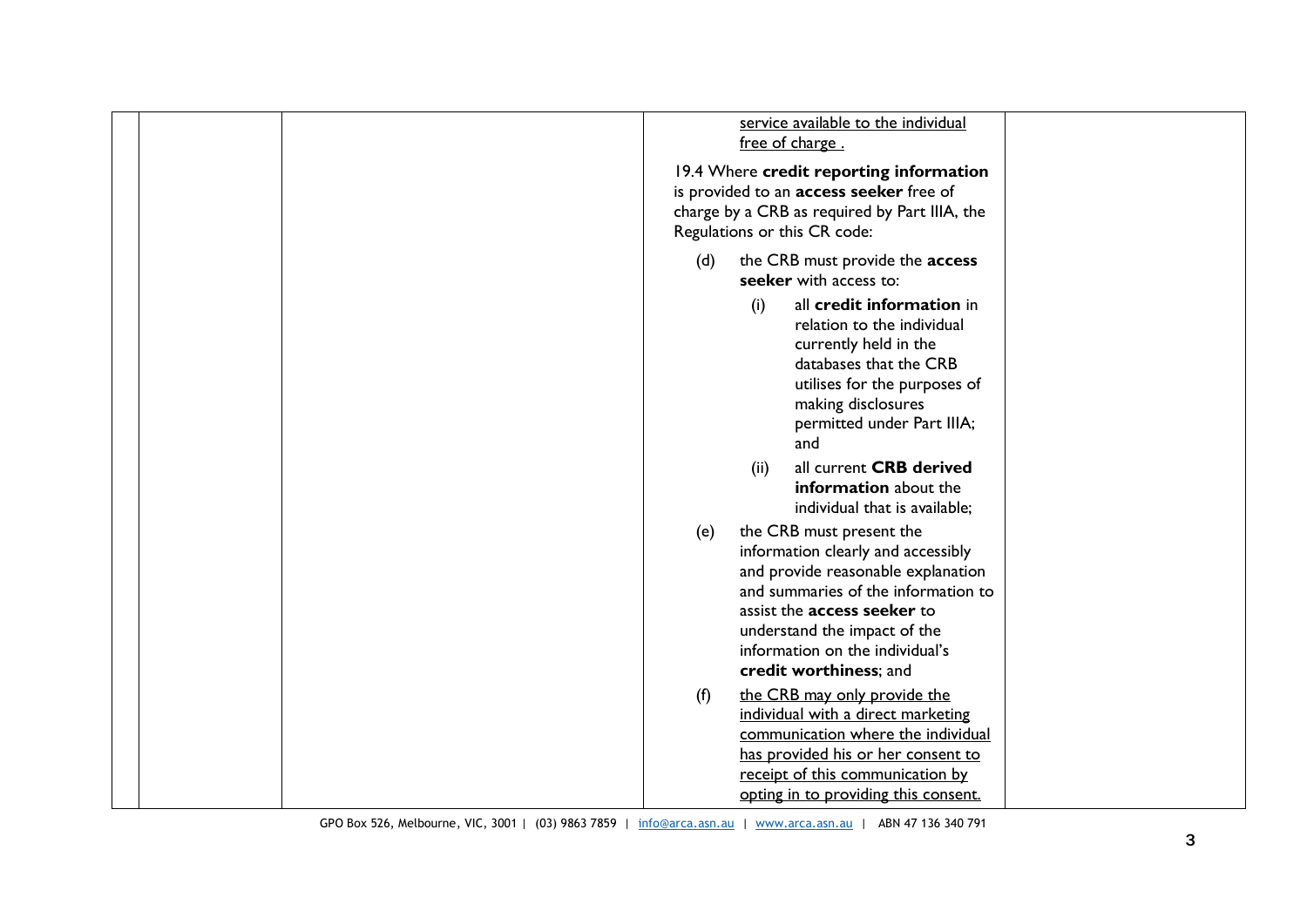|   |                                                                                           |                                                                                                                                                                                                                                                                                                                                                                                                                                                                                                                                                                                                                                                                                                                                                                                                                                                                                                                                                                                                                                                                                                                                      | (g)<br>if the CRB does not provide the<br>information to the access seeker<br>in the manner requested by the<br>access seeker, the CRB must take<br>reasonable steps to provide access<br>in a way that meets the needs of the<br>CRB and the individual. |                                                                                                                                                                                                                                                                                                                                                                                                                                                                                                                                                                                                                                                                                                                                         |
|---|-------------------------------------------------------------------------------------------|--------------------------------------------------------------------------------------------------------------------------------------------------------------------------------------------------------------------------------------------------------------------------------------------------------------------------------------------------------------------------------------------------------------------------------------------------------------------------------------------------------------------------------------------------------------------------------------------------------------------------------------------------------------------------------------------------------------------------------------------------------------------------------------------------------------------------------------------------------------------------------------------------------------------------------------------------------------------------------------------------------------------------------------------------------------------------------------------------------------------------------------|-----------------------------------------------------------------------------------------------------------------------------------------------------------------------------------------------------------------------------------------------------------|-----------------------------------------------------------------------------------------------------------------------------------------------------------------------------------------------------------------------------------------------------------------------------------------------------------------------------------------------------------------------------------------------------------------------------------------------------------------------------------------------------------------------------------------------------------------------------------------------------------------------------------------------------------------------------------------------------------------------------------------|
| 3 | Paragraph 11<br>Inclusion of writs<br>and summons in<br>credit reports<br>(PwC issue 14b) | A possible variation to paragraph 11 of the CR<br>Code could provide that originating process<br>material should not be treated as publicly<br>available information.<br>This proposed variation corresponds to PWC's<br>issue 14b. PWC did not recommend a change<br>to the CR Code, on the basis that imposing a<br>restriction on the reporting of writs and<br>summons information may require a change<br>to the Privacy Act and would represent an<br>effective policy switch.<br>Again, ARCA's discussions with FRLC indicate<br>that the PWC position is not accepted, and the<br>view is that a restriction on publicly available<br>information to exclude originating process is<br>within the scope of the CR Code. ARCA<br>Members are also willing to investigate<br>whether such a restriction is appropriate and<br>can be achieved through CR Code variation. As<br>such, this proposed variation ought to be<br>included within the scope of the second<br>tranche. Although, again, ARCA will examine<br>the question as to whether such a variation is<br>within the scope of section 26N of the Privacy<br>Act. | To be confirmed                                                                                                                                                                                                                                           | <b>ARCA Member feedback has</b><br>identified a concern with<br>exclusion of types of<br>information as publicly<br>available information and<br>whether that is consistent<br>with the policy intent of<br>publicly available information.<br>Further consideration to be<br>given to this policy intent and<br>to scope of section 26N.<br>Previous consumer advocate<br>feedback:<br>Code variation should add<br>$\bullet$<br>an additional 11.2 which<br>states that originating<br>process cannot be<br>included as publicly<br>available information.<br>Note the need to ensure<br>the correct term is used<br>(process vs writ and<br>summons to capture all<br>possible ways that<br>originating proceedings<br>are defined). |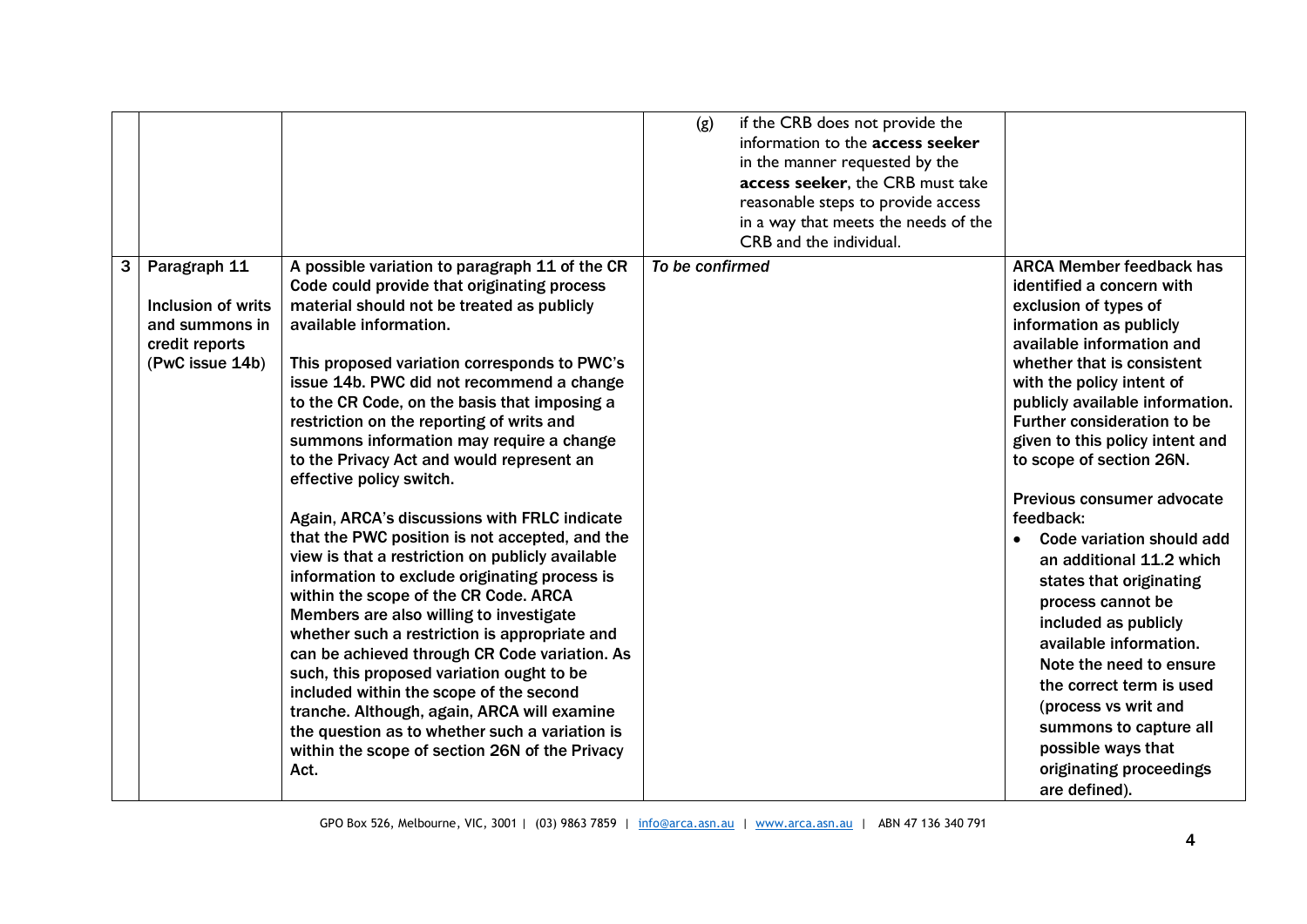|   |                                                                                                      |                                                                                                                                                                                                                                                                                                                                                                                                                                                                |                 | <b>FRLC</b> noted an issue with<br>$\bullet$<br>the inclusion of non-credit<br>related judgements (for<br>instance insurance<br>judgments) on credit<br>reports. It was noted that<br>the meaning of court<br>proceedings information in<br>the Privacy Act excludes<br>non-credit related<br>judgements. FRLC will<br>take on notice whether<br>any change to the CR Code<br>is required, given the<br><b>Privacy Act provisions.</b><br>FRLC would still like it to<br>be emphasised in CR Code<br>paragraph $11.1(c)$ that the<br>information has to relate<br>to an individual's<br>creditworthiness. |
|---|------------------------------------------------------------------------------------------------------|----------------------------------------------------------------------------------------------------------------------------------------------------------------------------------------------------------------------------------------------------------------------------------------------------------------------------------------------------------------------------------------------------------------------------------------------------------------|-----------------|-----------------------------------------------------------------------------------------------------------------------------------------------------------------------------------------------------------------------------------------------------------------------------------------------------------------------------------------------------------------------------------------------------------------------------------------------------------------------------------------------------------------------------------------------------------------------------------------------------------|
| 4 | Paragraph 17<br><b>Notification</b><br>where<br>allegations of<br>fraud in para 17<br>(PwC issue 21) | It is proposed to consider a variation to<br>paragraph 17 of the CR Code which would<br>consider variations to improve the procedures<br>for dealing with victims of fraud.<br>This proposed variation corresponds to PWC's<br>issue 21. While PWC did not issue a<br>recommendation to vary the CR Code to<br>address this issue, it did recommend further<br>consultation. It was suggested that the further<br>consultation focus on the appropriateness of | To be confirmed | Drafting to consider what can<br>be done from a practical<br>perspective to improve fraud<br>procedures - and in a manner<br>which manages any<br>unintended consequences<br>(which may be a risk of a<br>blanket notification<br>obligation) - note<br>considerable concern raised                                                                                                                                                                                                                                                                                                                       |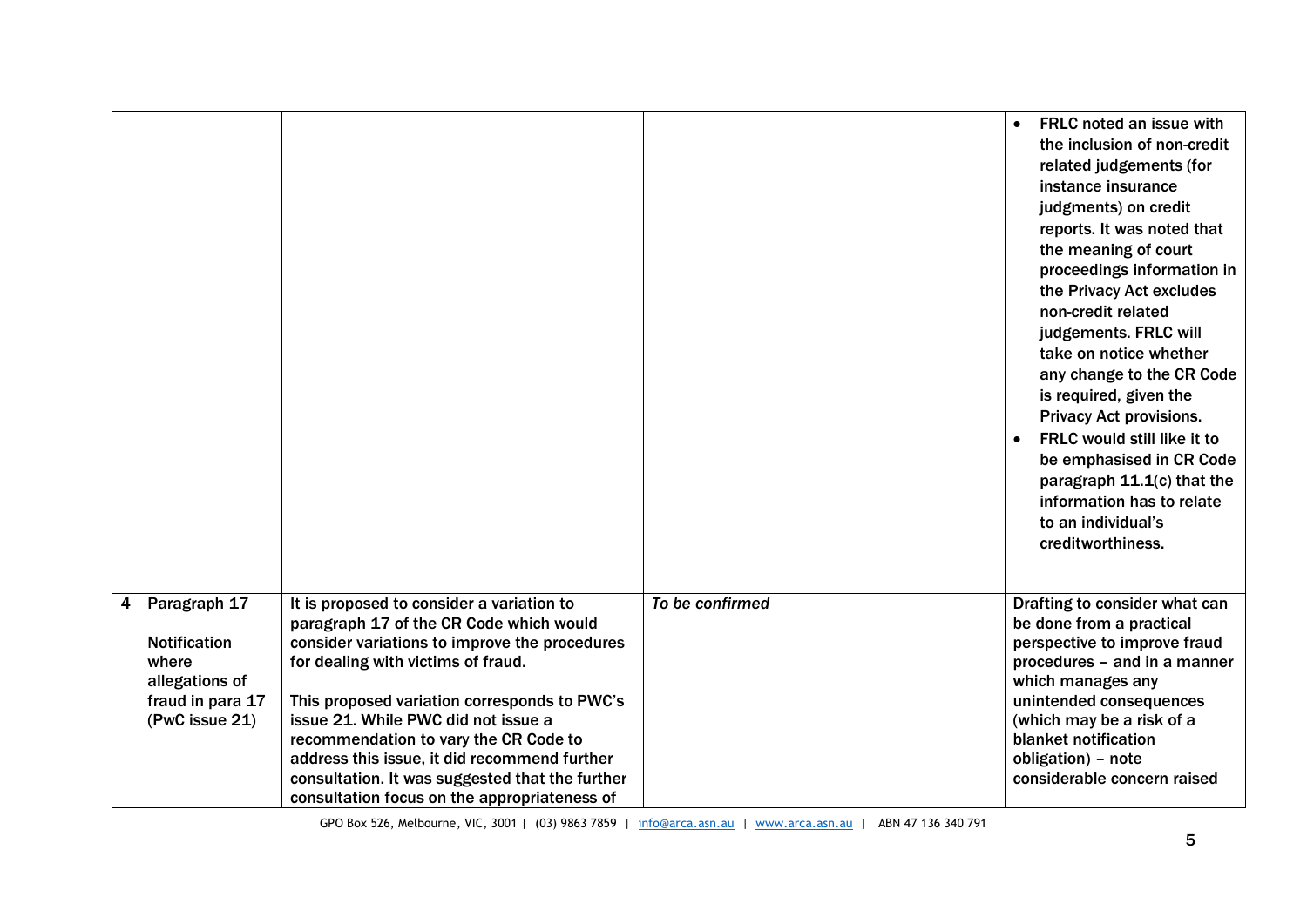| the ban period process, and the prospect of<br>imposing obligations on CPs and CRBs (to<br>relieve the burden on consumers).                                                                                                                                                                                                                                      | by industry about risk of<br>unintended consequences.<br><b>Previous ARCA Member</b>                                                                                                                           |
|-------------------------------------------------------------------------------------------------------------------------------------------------------------------------------------------------------------------------------------------------------------------------------------------------------------------------------------------------------------------|----------------------------------------------------------------------------------------------------------------------------------------------------------------------------------------------------------------|
| The FRLC have indicated to ARCA that it<br>considers the CR Code ought to be varied to<br>impose greater obligations on CRBs<br>(particularly) in cases of fraud. ARCA Members<br>have raised some concern with the need to<br>ensure any such variation does not lead to<br>unintended consequences for consumers.<br>ARCA Members have, however, indicated that | feedback:<br>Concern re possible<br>$\bullet$<br>unintended consequences<br>Any variation should be<br>limited to co-ordination of ban<br>periods information only.<br>Previous consumer advocate<br>feedback: |
| a variation to the operation of ban periods<br>(across CRBs) should be considered.<br>Although the precise details of any variation                                                                                                                                                                                                                               | <b>FRLC would like to see:</b><br>$\bullet$<br>CRB acting as the hub<br>$\circ$<br>of information - for a<br>period of 90 days/6                                                                               |
| cannot yet be identified, a variation which<br>broadly deals with these fraud issues should<br>be in the scope of the second tranche.                                                                                                                                                                                                                             | months. Where fraud<br>has occurred the CRB<br>can alert the<br>consumer's current                                                                                                                             |
|                                                                                                                                                                                                                                                                                                                                                                   | <b>CPs. Require CRB to</b><br>contact customer to<br>confirm whether<br>information on credit                                                                                                                  |
|                                                                                                                                                                                                                                                                                                                                                                   | report is correct or<br>not, then each CP will<br>need to confirm to the<br><b>CRB</b> whether the                                                                                                             |
|                                                                                                                                                                                                                                                                                                                                                                   | information has been<br>removed or not.<br>Take the burden off<br>$\circ$<br>the consumer to                                                                                                                   |
|                                                                                                                                                                                                                                                                                                                                                                   | initiate conversation,<br>means they don't                                                                                                                                                                     |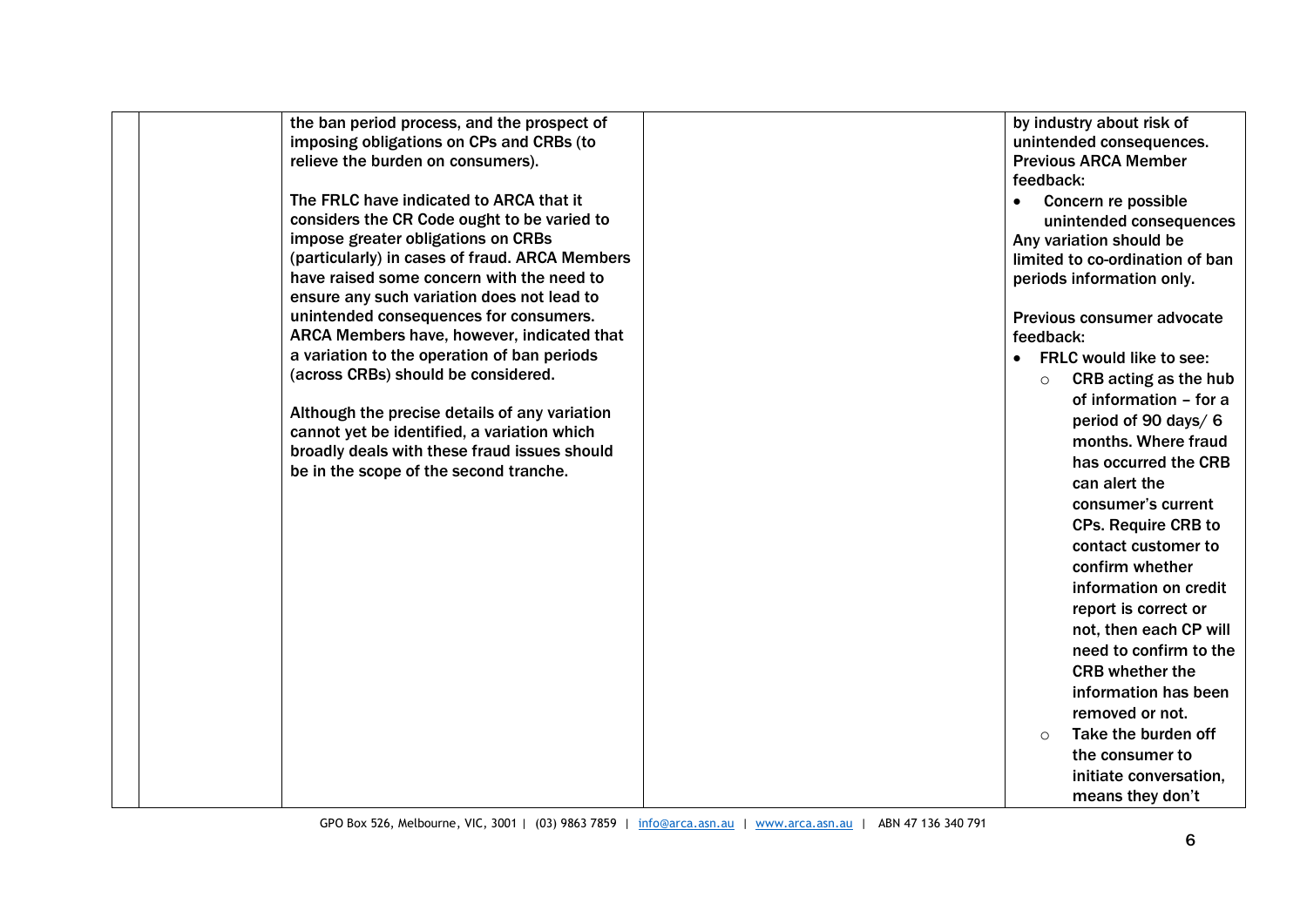|   |                                                                                                                                                                                                              |                                                                                                                                                                                                                                                                                                                                                                                                                                                                                                                                                                                                                                                                                                                                                                                                                                                                                                                                                                                                                                                                                                                   |                 | have to then provide<br>the same evidentiary<br>material over and<br>over.<br>Noted need to consider<br>$\bullet$<br>any privacy/liability issues<br>that may arise from a<br>central fraud type hub.                                                                                                                                                        |
|---|--------------------------------------------------------------------------------------------------------------------------------------------------------------------------------------------------------------|-------------------------------------------------------------------------------------------------------------------------------------------------------------------------------------------------------------------------------------------------------------------------------------------------------------------------------------------------------------------------------------------------------------------------------------------------------------------------------------------------------------------------------------------------------------------------------------------------------------------------------------------------------------------------------------------------------------------------------------------------------------------------------------------------------------------------------------------------------------------------------------------------------------------------------------------------------------------------------------------------------------------------------------------------------------------------------------------------------------------|-----------------|--------------------------------------------------------------------------------------------------------------------------------------------------------------------------------------------------------------------------------------------------------------------------------------------------------------------------------------------------------------|
| 5 | Variation to the<br>definition of<br>'account open'<br>clear in para<br>6.2(a) to enable<br>CPs to identify<br>the account<br>open date for<br>credit cards<br>(additional issue<br>since the PwC<br>report) | It is proposed to consider a variation to<br>paragraph 6.2(a) of the CR Code. The scope of<br>the variation will be to consider whether the<br>current account open definition provides<br>sufficient detail for credit providers to identify<br>the account open date for credit cards (and to<br>do so in such a consistent manner). We<br>understand the definition, 'the day that, under<br>the terms and conditions of the consumer<br>credit, the credit is made available to the<br>individual' is difficult to apply in the context of<br>credit card products (where credit is both<br>approved, and activated, often at different<br>times).<br>This issue was not raised at the time of the<br>PWC review, but has been identified as an<br>issue for credit providers who are now<br>transitioning to comprehensive credit reporting<br>(CCR). Consistent disclosure of credit<br>information, and particularly CCR information,<br>will support data accuracy and completeness.<br>As such, this proposed variation ought to be<br>included within the scope of the second<br>tranche of variations. | To be confirmed | Drafting to consider whether it<br>is necessary to clarify 'the day<br>credit is made available'<br>further in wording specifically<br>for credit cards - which<br>indicates it is the day of<br>approval of the credit card,<br>rather than card activation.<br>Note this ties in with ASIC<br>Credit (Unsuitability - Credit<br>Cards) Instrument 2018/753 |
| 6 | Variation to para<br>8 of the CR Code                                                                                                                                                                        | It is proposed to consider a variation to<br>paragraph 8 of the CR Code. The scope of the                                                                                                                                                                                                                                                                                                                                                                                                                                                                                                                                                                                                                                                                                                                                                                                                                                                                                                                                                                                                                         | To be confirmed | Drafting to consider current<br>interpretations of paragraph 8                                                                                                                                                                                                                                                                                               |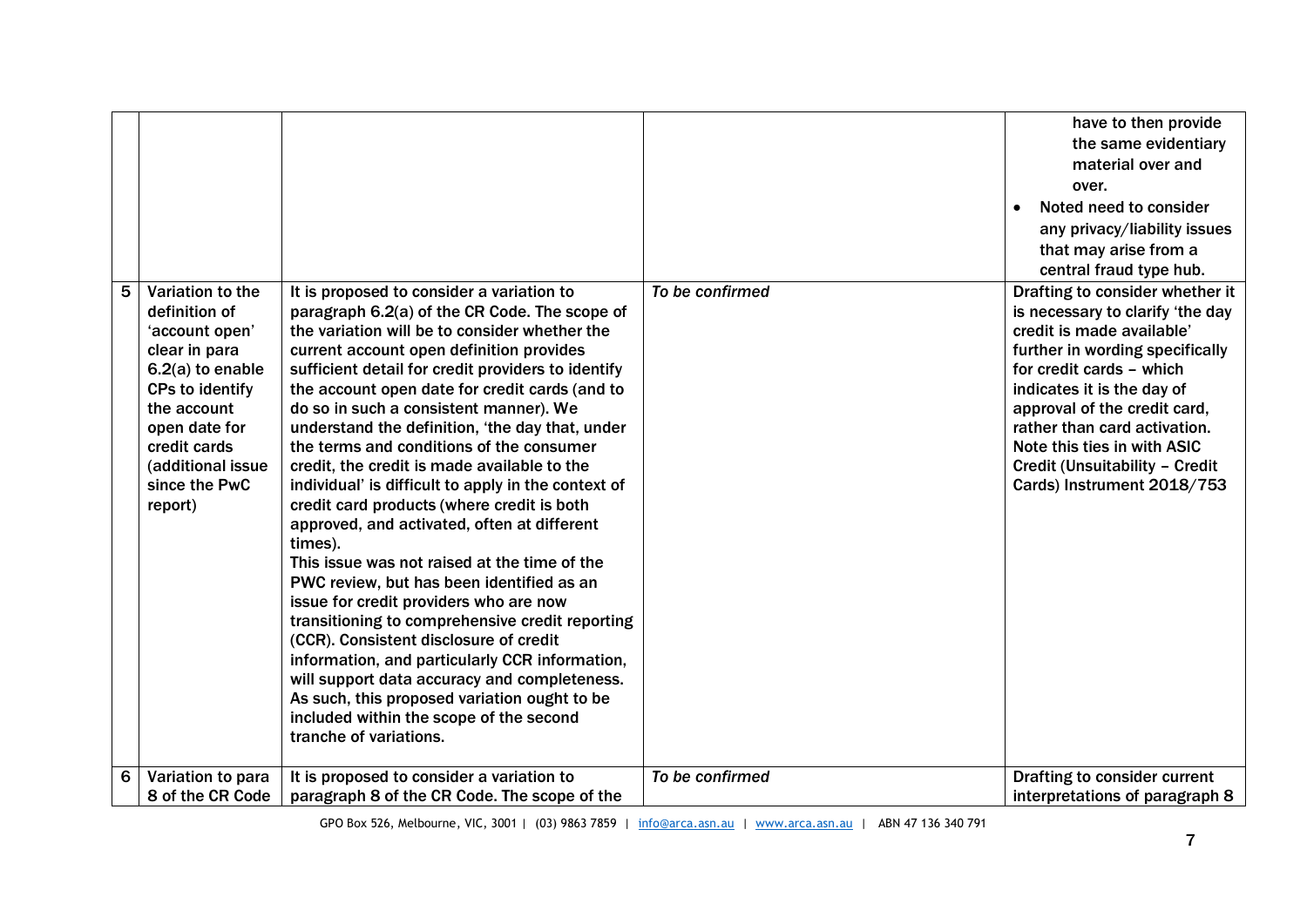| to provide clarity<br>as to when RHI<br>should be<br>assessed (e.g. at<br>the beginning of<br>the month or the<br>'worst' RHI for<br>the month)<br>(additional issue<br>since the PwC<br>report). | variation will be to consider whether there is<br>an inconsistency in how repayment history<br>information (RHI) is assessed, when comparing<br>the requirements of subparagraphs 8.1(a) and<br>$8.2(c)$ .<br>From discussions with ARCA Members, we<br>understand that there are currently two<br>approaches utilised for RHI assessment. The<br>first approach relies on the wording of $8.1(a)$ to<br>assess the RHI reported based upon the 'worst'<br>RHI position during the month (allowing for the<br>grace period). The second approach relies on<br>the wording of $8.2(c)$ (and the view that $8.1(a)$<br>is consistent with this wording) to assess the<br>RHI based on the 'point in time' RHI position at<br>the time of the reporting period (again,<br>allowing for the grace period).<br>The purpose of including this variation in the<br>second tranche is to seek stakeholder<br>feedback on these two approaches, and<br>whether it is necessary to vary the wording of<br>paragraph 8 to provide any further clarity in<br><b>RHI</b> assessment.<br>This issue was not considered by PWC, as it is<br>an issue which has arisen since the PWC<br>review. |                                                                            | being applied by CPs, and<br>whether any inconsistencies<br>can be resolved by changing<br>CR Code - or if guidance<br>around operation of CR Code<br>would be more appropriate. |
|---------------------------------------------------------------------------------------------------------------------------------------------------------------------------------------------------|---------------------------------------------------------------------------------------------------------------------------------------------------------------------------------------------------------------------------------------------------------------------------------------------------------------------------------------------------------------------------------------------------------------------------------------------------------------------------------------------------------------------------------------------------------------------------------------------------------------------------------------------------------------------------------------------------------------------------------------------------------------------------------------------------------------------------------------------------------------------------------------------------------------------------------------------------------------------------------------------------------------------------------------------------------------------------------------------------------------------------------------------------------------------------------|----------------------------------------------------------------------------|----------------------------------------------------------------------------------------------------------------------------------------------------------------------------------|
| <b>Updating</b><br>references to ISO<br>10002-2006 in<br>para 21.2 to<br>reflect more                                                                                                             | ISO 10002-2006 has been superseded by new<br>standard (s) released in 2014. The references<br>in paragraph 21.2 need to be updated to cross-<br>reference the new standards correctly.                                                                                                                                                                                                                                                                                                                                                                                                                                                                                                                                                                                                                                                                                                                                                                                                                                                                                                                                                                                          | [Drafting to simply replace old ISO references<br>with new ISO references] | Administrative variation only.                                                                                                                                                   |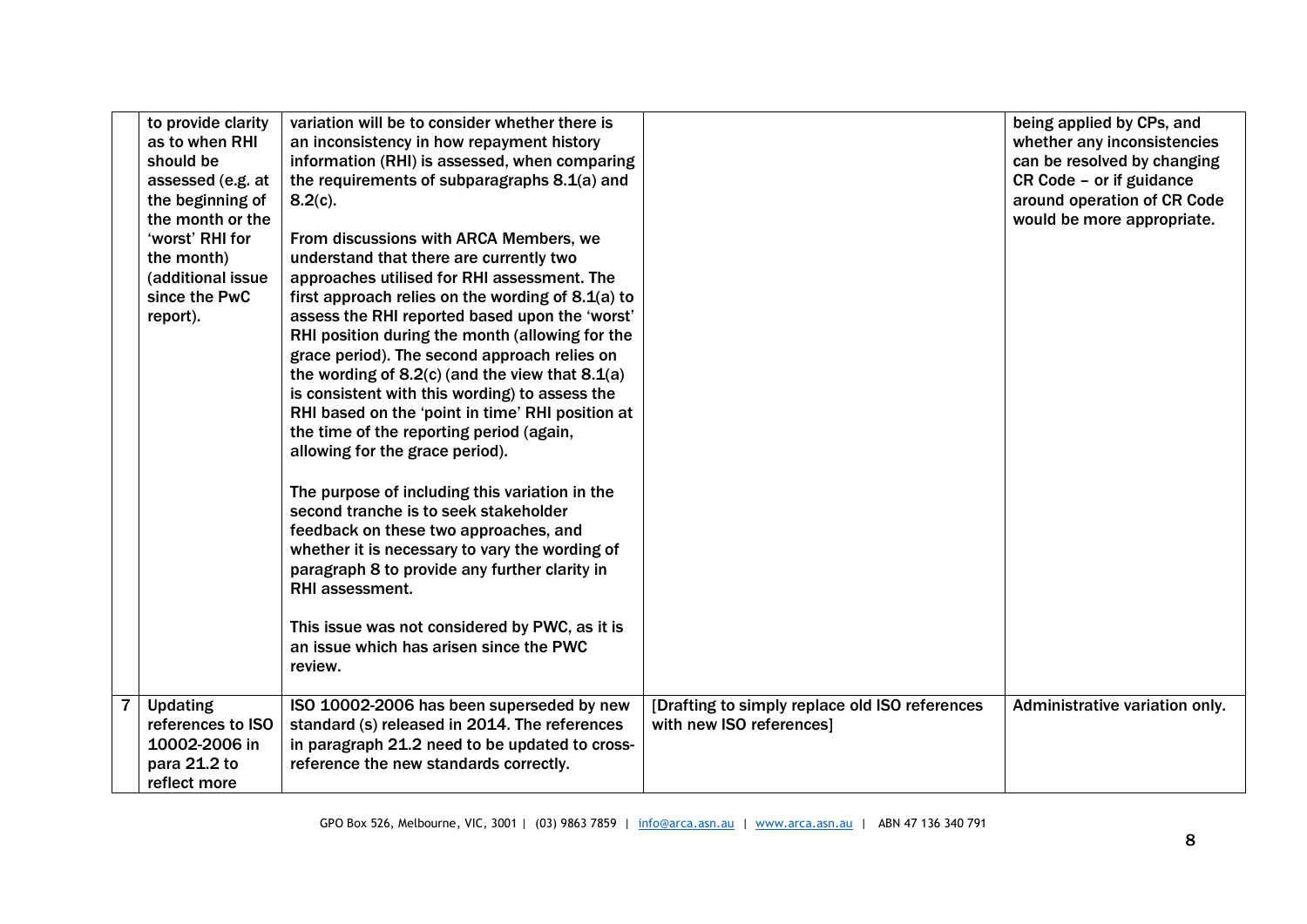|   | recent versions<br>of this standard<br>(additional issue<br>since the PwC<br>report). | [This is largely an administrative type change -<br>not looking to change the substance of the<br>requirements in paragraph 21].                                                                                                                                                                                                                                                                                                                                                                         |                                                      |                                                                                                                                                                                                                                                                                                                                                                                                                                                                                                                                                                                                                                                                                                                       |
|---|---------------------------------------------------------------------------------------|----------------------------------------------------------------------------------------------------------------------------------------------------------------------------------------------------------------------------------------------------------------------------------------------------------------------------------------------------------------------------------------------------------------------------------------------------------------------------------------------------------|------------------------------------------------------|-----------------------------------------------------------------------------------------------------------------------------------------------------------------------------------------------------------------------------------------------------------------------------------------------------------------------------------------------------------------------------------------------------------------------------------------------------------------------------------------------------------------------------------------------------------------------------------------------------------------------------------------------------------------------------------------------------------------------|
| 8 | The mechanisms<br>for correction of<br>information in<br>para 20 (PwC<br>issue 18)    | PWC identified further issues for consideration:<br>Review of correction timeframe -<br>ability to shorten 30-day timeframe in<br>certain circumstances<br>Separating obligations of CPs and<br><b>CRBs to ensure necessary</b><br>communication occur<br>Including identification information in<br>paragraph 20.9 notices [ALREADY<br><b>VARIED</b><br>Imposing responsibility for correction<br>on the original CP - following debt<br>transfer<br>Requiring better IDR procedures for<br><b>CRBs</b> | [Substantial feedback required from<br>stakeholders] | Stakeholders will be asked to<br>identify any issues currently<br>experienced with operation of<br>the corrections provisions -<br>and how these issues could be<br>resolved through CR Code<br>changes.<br>Previous consumer advocate<br>feedback:<br>Variation: reduce 30-day<br>$\bullet$<br>correction timeframe<br><b>FRLC consider CR</b><br>$\circ$<br>Code can set a higher<br>standard than the Act<br>(Paragraph 10.2 -<br>$\circ$<br>expedited update of<br>payment information,<br>could be the<br>precedent)<br><b>Shorter timeframe</b><br>$\bigcap$<br>should be available<br>for cases where:<br>$\blacksquare$ CP input is not<br>required or is<br>irrelevant<br>CP is no longer<br>operating - and |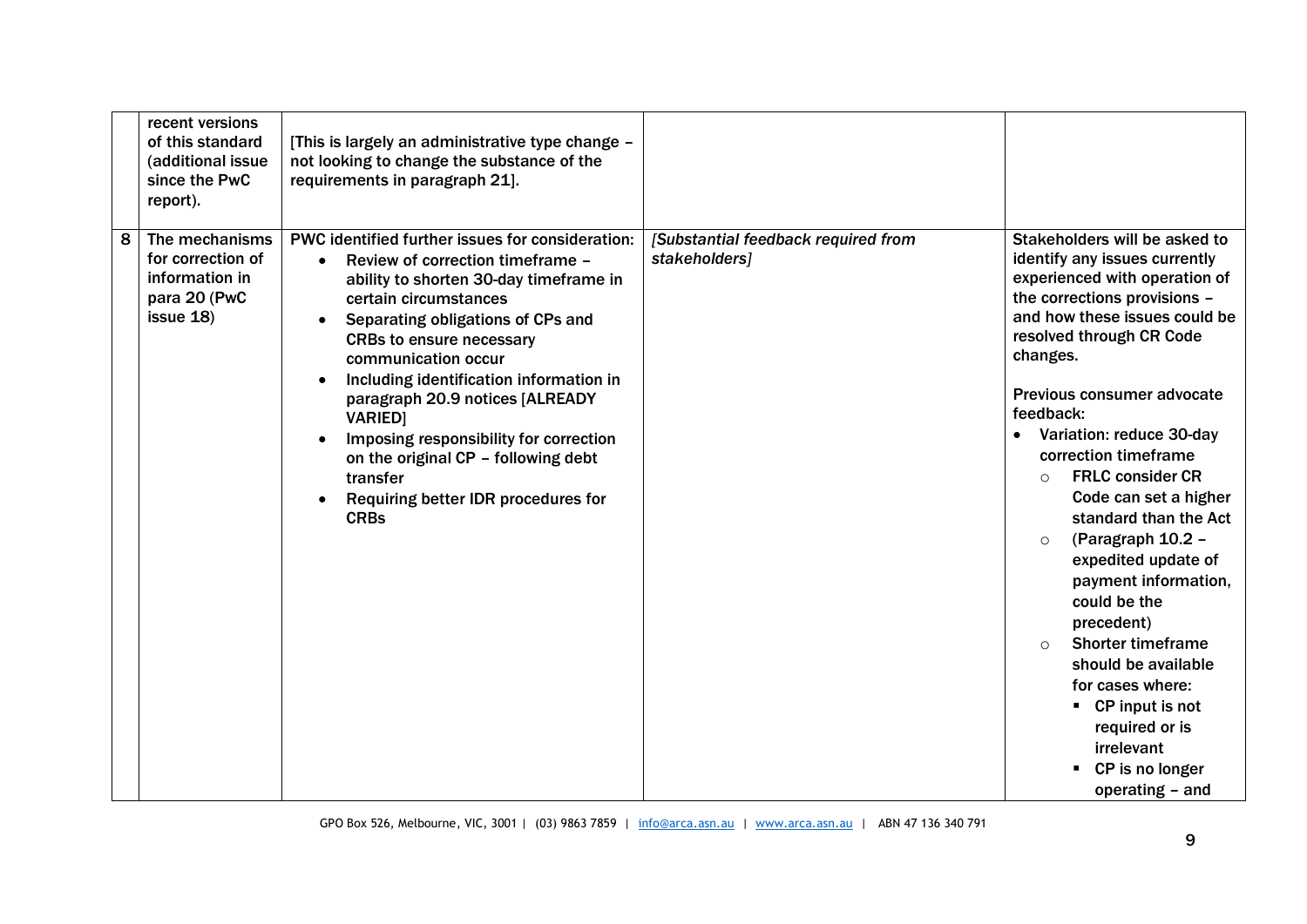|  |  |           | the judgement               |
|--|--|-----------|-----------------------------|
|  |  |           | against someone             |
|  |  |           | else.                       |
|  |  | $\bullet$ | Variation: notification     |
|  |  |           | requirements                |
|  |  | $\circ$   | Query whether 20.9          |
|  |  |           | can also include an         |
|  |  |           | individual nominating       |
|  |  |           | CRBs to be notified of      |
|  |  |           | correction - if             |
|  |  |           | multiple CRBs hold          |
|  |  |           | the same information.       |
|  |  | $\bullet$ | <b>Variation: imposing</b>  |
|  |  |           | correction obligations on   |
|  |  |           | original CP (where there    |
|  |  |           | has been a debt             |
|  |  |           | assignment, but the         |
|  |  |           | original CP still has that  |
|  |  |           | information)                |
|  |  | $\circ$   | Debt buyer has the          |
|  |  |           | option to go back to        |
|  |  |           | the CP and force them       |
|  |  |           | to buy back, although       |
|  |  |           | this is not automatic.      |
|  |  | $\circ$   | Otherwise - when sell       |
|  |  |           | debt, the original CP       |
|  |  |           | should have to              |
|  |  |           | provide original            |
|  |  |           | contract documents?         |
|  |  |           | <b>Best practice?</b>       |
|  |  | $\circ$   | <b>Could possibly amend</b> |
|  |  |           | paragraph 13 -              |
|  |  |           | include obligation to       |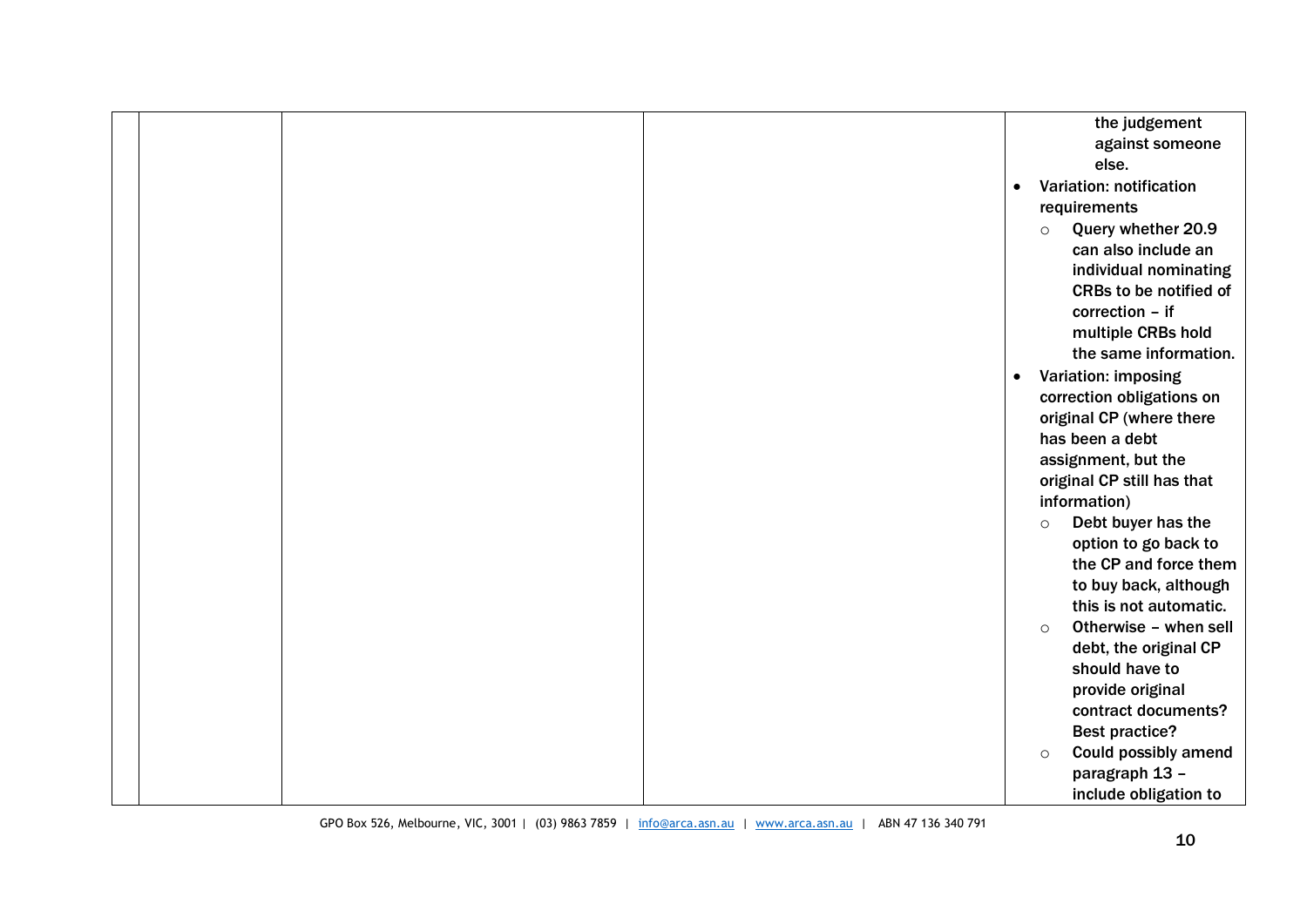|  |  |           | provide original                |
|--|--|-----------|---------------------------------|
|  |  |           | information at that             |
|  |  |           | time, or an ongoing             |
|  |  |           | obligation? Query               |
|  |  |           | whether this moves              |
|  |  |           | beyond Privacy Act              |
|  |  |           | obligations.                    |
|  |  | $\bullet$ | Paragraph 20.7 - with a         |
|  |  |           | settlement, quite often the     |
|  |  |           | CPs agree to remove             |
|  |  |           | something as part of the        |
|  |  |           | settlement, but then            |
|  |  |           | doesn't. ARCA queried           |
|  |  |           | whether there is non-           |
|  |  |           | compliance with 20.7            |
|  |  |           | which requires them to          |
|  |  |           | provide access to               |
|  |  |           | corrected information.          |
|  |  |           | FRLC to consider further.       |
|  |  | $\bullet$ | <b>Variation: IDR processes</b> |
|  |  |           | for CRBs                        |
|  |  | $\circ$   | Not easy to deal with           |
|  |  |           | - will always use               |
|  |  |           | maximum timeframe               |
|  |  |           | for responding or not           |
|  |  |           | respond, will request           |
|  |  |           | unnecessary                     |
|  |  |           | information.                    |
|  |  | $\circ$   | <b>FRLC</b> consider the        |
|  |  |           | issue is that IDR               |
|  |  |           | requirements aren't             |
|  |  |           | well developed or               |
|  |  |           | understood by CRBs.             |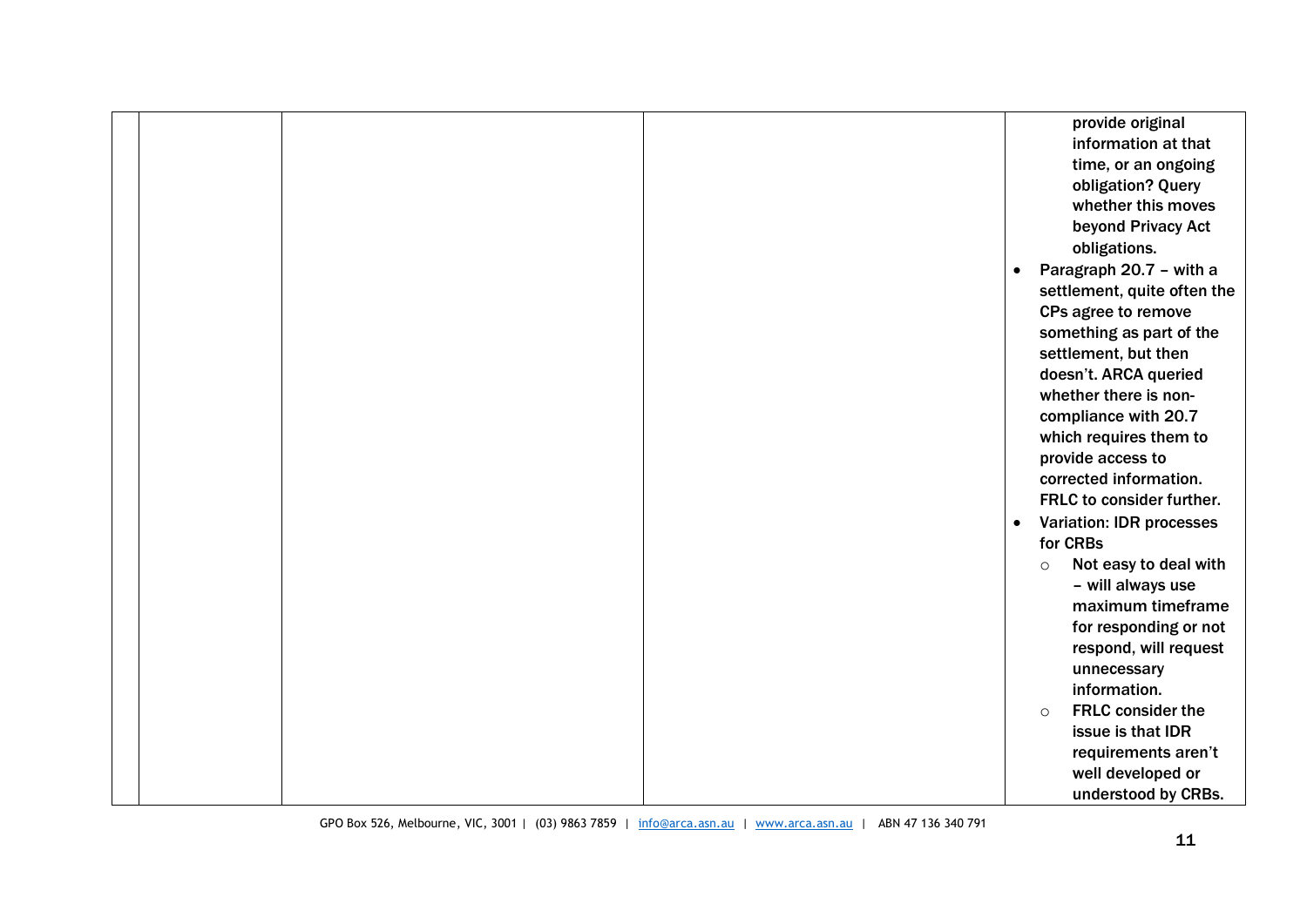|   |                                                                                       |                                                                                                                                                                                                                                                                                                                                                                                  |                                                      | Should have basic IDR<br>$\circ$<br>rules for CRBs<br>imbedded in the CR<br>Code.<br>Variation: separating<br>$\bullet$<br>obligations of CPs and<br><b>CRBs:</b><br>How first responder<br>$\circ$<br>provisions work needs<br>to be reflected in the<br><b>CR Code. FRLC have</b><br>seen in practice that<br><b>CRBs won't act as first</b><br>responder but will<br>pass obligation to<br>CPs.<br>There is a gap<br>$\circ$<br>between what CPs are<br>doing, and what CRBs<br>are doing. While the<br><b>CRB/CP relationship</b><br>is more streamlined, |
|---|---------------------------------------------------------------------------------------|----------------------------------------------------------------------------------------------------------------------------------------------------------------------------------------------------------------------------------------------------------------------------------------------------------------------------------------------------------------------------------|------------------------------------------------------|---------------------------------------------------------------------------------------------------------------------------------------------------------------------------------------------------------------------------------------------------------------------------------------------------------------------------------------------------------------------------------------------------------------------------------------------------------------------------------------------------------------------------------------------------------------|
|   |                                                                                       |                                                                                                                                                                                                                                                                                                                                                                                  |                                                      | the CRB/consumer<br>relationship isn't.                                                                                                                                                                                                                                                                                                                                                                                                                                                                                                                       |
| 9 | The complaint<br>handling<br>requirements in<br>para 21 (PwC<br>issues 18 and<br>36). | PWC identified the issue as the process and<br>timing of escalation of disputes between CRB<br>and consumer - not being clear.<br>PWC's evaluation indicated that existing<br>mechanisms were in place in the Code and Act<br>to ensure consumers were aware of their rights<br>to escalate complaints to EDR schemes - and<br>if that this was not being adhered to, this could | [Substantial feedback required from<br>stakeholders] | Stakeholders will be asked to<br>identify any issue in the<br>existing Act/CR Code<br>requirements for escalation of<br>complaints to EDR schemes -<br>and how these issues could be<br>resolved through CR Code<br>changes.                                                                                                                                                                                                                                                                                                                                  |